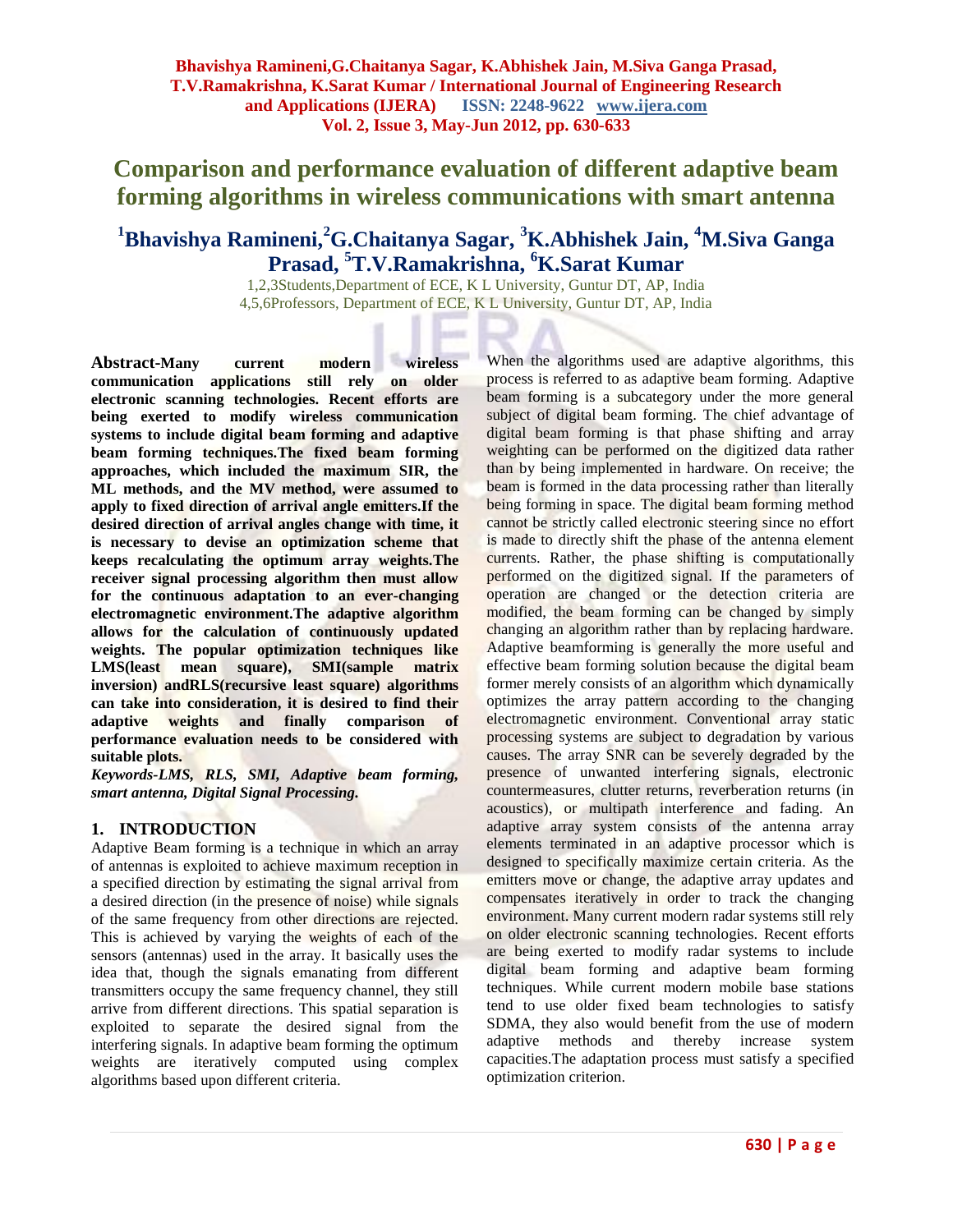**Where** 



**Figure.1** A generic adaptive beam forming system

#### **II.ARRAY WEIGHTING**

For a uniformly weighted linear array, the largest side lobes are down approximately 24 per cent from the peak value. The presence of side lobes means that the array is radiating energy in untended directions. Additionally, due to reciprocity, the array is receiving energy from unintended directions. In a multipath environment, the side lobes can receive the same signal from multiple angles. This is the basis for fading experienced in communications. If the direct transmission angle is known, it is best to steer the beam toward the desired direction and to shape the side lobes to suppress unwanted signals. The side lobes can be suppressed by weighting, shading, or windowingthe array elements. These terms are taken from the EM, underwater acoustics, and array signal processing communities, respectively. Array element weighting has numerous applications in areas such as digital signal processing (DSP), radio astronomy, radar, sonar, and communications

#### **III. ADAPTIVE BEAMFORMING ALGORITHMS**

#### *A. Least Mean Squares Algorithm:*

The LMS algorithm uses instantaneous gradientvector  $\nabla(\xi)$  to continuously update the weight vector. If  $w(n)$  denotes the estimate of the weight vector at the *n*thiteration and  $\xi(n)$  is the mean square error, the nextestimation of the weight vector for the  $(n +$ 1thiteration,  $wn+1$  is estimated according to the following equation

$$
w(n+1) = w(n) - \mu \nabla(\xi)
$$

Where  $\mu$  is the step size. This parameter controls the convergenceof the algorithm.

#### *B. RLS Algorithm:*

The convergence of the LMS algorithm depends upon the Eigen values of R. If R leads to a large spread, the algorithm converges slowly. This problem is solved here by replacing the step gradient size  $\mu$  with a gain matrix  $R^{-1}(n)$  at the nth iteration. Recursive converges fast compared to the least mean squaresAlgorithm. The algorithm initiation is done by first setting

$$
R^{-1}(0) = \frac{1}{\delta} * I
$$

Where δ>0 and I-Identity matrix.The weights are updated using

$$
w(n + 1) = w(n) - R^{-1}(n + 1)x(n + 1)\varepsilon
$$

## *C. Sample Matrix Inversion Algorithm:*

SMI has faster convergence as it employs directinversion of the covariance matrix R. The sample matrixis a time average estimate of the array correlation, matrixusing *K*time samples. If the random process is ergodic in the correlation, the time average estimate will equal the actual correlation matrix. In the minimum MSE, the optimum array weights are given by the optimum Wiener solution as

$$
\bar{W}_{opt} = \bar{R}_{xx}^{-1}
$$

 $\bar{r}$ 

$$
\bar{r} = E[d^*\bar{x}]
$$
  

$$
\bar{R}_{xx} = E[\bar{x}\bar{x}^H]
$$

As shown in the above equation, we can estimate the correlation matrix by calculating the time average such that

$$
\widehat{R}_{xx} = 1/k \sum_{k=1}^{k} \bar{x}(k) \bar{x}^{H}(k)
$$

Where K is the observation interval The correlation vector  $\bar{r}$  can be estimated by

$$
\hat{r} = 1/k \sum_{k=1}^{k} d^*(k) \,\bar{x}(k)
$$

## **IV. RESULTS AND DISCUSSIONS**

Simulation for antenna array is done using MATLAB. In simulation process, we analyse amplitude response and trace of correlation matrix for adaptive beam forming algorithms RLS, LMS and SMI. The parameters used for our simulation are:

Number of antenna elements:5 Element spacing:0.5λ DOA of desired signal:45° DOA of interference signal:60° Forgetting factor(α)(for RLS):0.9 Number of data samples:100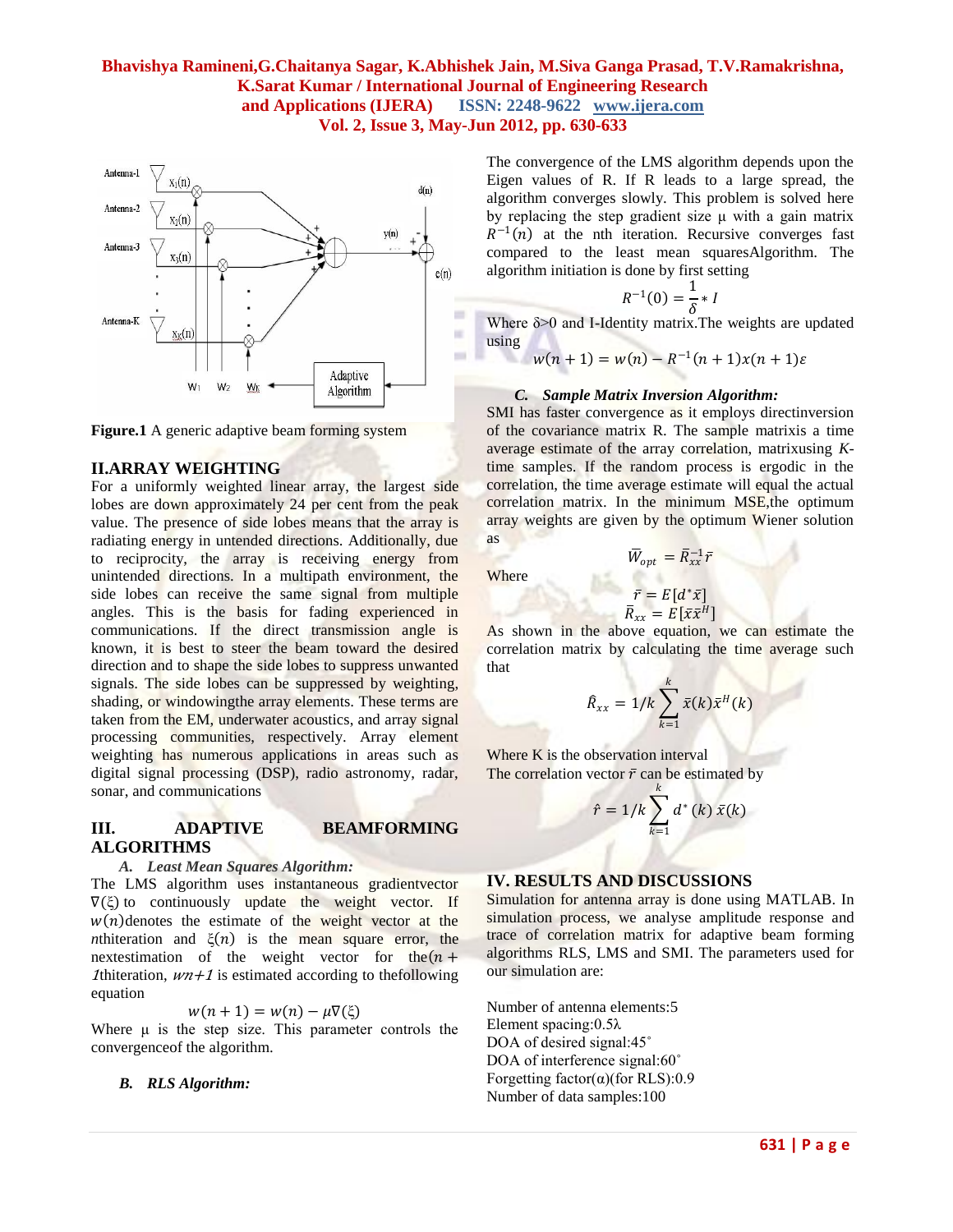In figure2, the amplitude responses of the three algorithms from -90 degrees to +90 degrees are plotted. It is evident from the figure that in LMS algorithm the interference signal is not completely rejected at 60°.Whereas, in RLS and SMI algorithms the interference signal is completely rejected at 60°.



**(2.b)**. RLS algorithm





In figure 3, circles line (oooooo) represents the trace of LMS. It is evident that LMS has a very slow convergence. Continuous wave

( \_\_\_\_\_\_\_ ) represents trace of RLS. Although, it has high convergence for smaller number of iterations, there is a sudden drop as the number of iterations increase. Dashed line(-------) represents the trace of SMI. In case of SMI, trace output is stable. So, it is better when compared with RLS in terms of convergence.



**Figure.3**. Comparison of convergence plots for LMS, RLS and SMI.

## **V. CONCLUSION**

In adaptive beamforming, the radiation pattern of smartantenna is controlled through various adaptive algorithms.Adaptive algorithm dynamically optimizes the radiationpattern according to the changing electromagneticenvironment. Here we compare and analyzethree popular adaptive techniques including LMS, RLS and SMI throughsimulation of various parameters likeamplitude response and trace of correlation matrices. We can conclude that LMS is the<br>simplest and more suitable choice because of its simplicity and a reasonable performance. Since it is an iterative algorithm it can be used in a highly time-varying signal environment. It has a stable and robust performance against different signal conditions. However it may not have a really fast convergence speed compared other complicated algorithms like the Recursive Least Square (RLS). It converges with slow speeds when the environment yields a correlation matrix R possessing a large Eigenspread.RLS has fastest convergence at the costof high computational burden when compared to LMS. RLS is the best choice and has also its application where quick tracking of thesignal isrequired. The RLS algorithm does not require any matrix inversion computations as the inverse correlation matrix is computed directly. It requires reference signal and correlation matrix information. It is almost ten times faster compared to LMS.The SMI